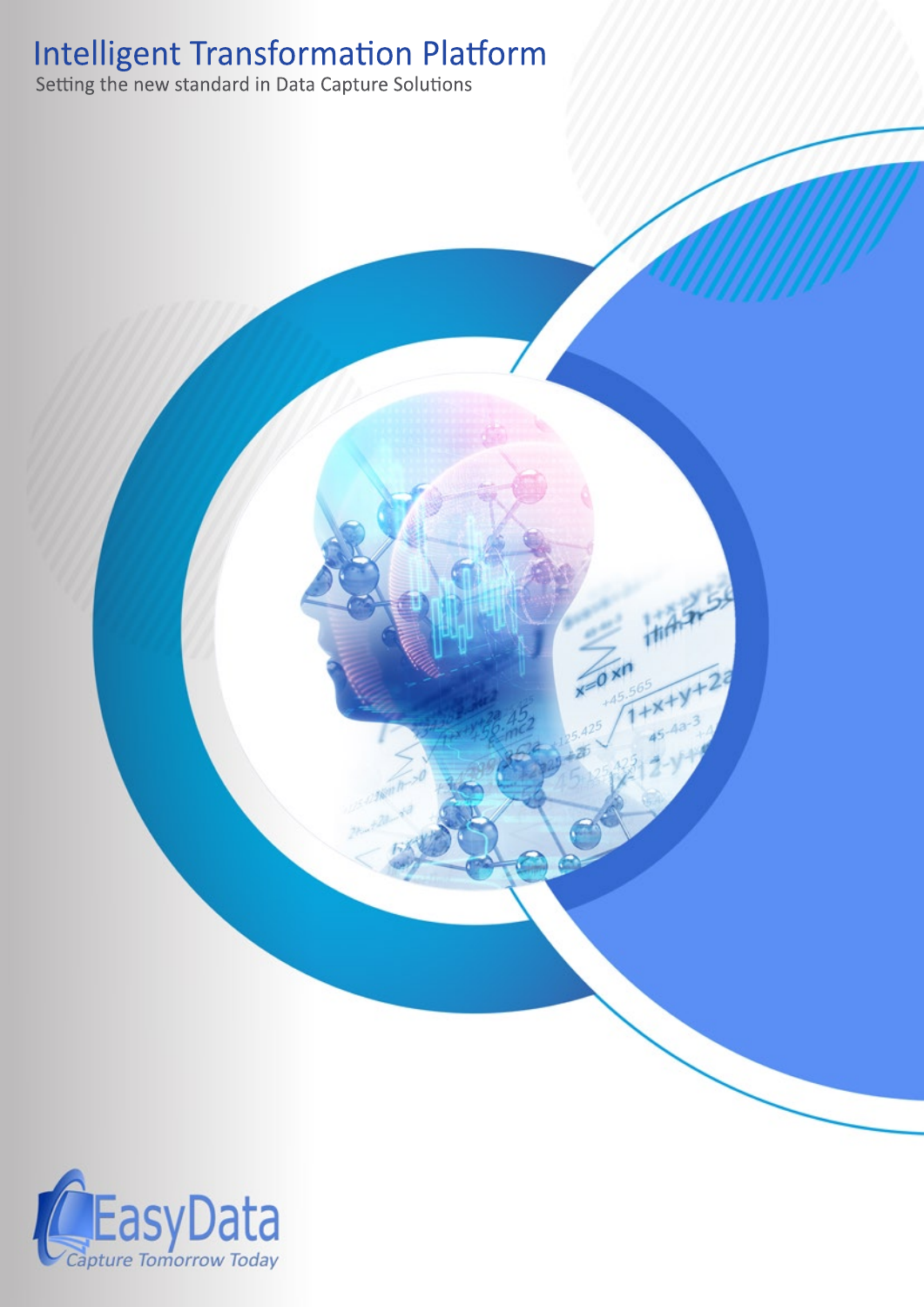### **Getting connected**

Enable your Business to the Next Level

Our IT-Platform is designed with a mediation architecture in mind. Current sources are SAP, Oracle SalesForce, ServiceNow and others. Take use on Azure, Amazon Drive, Google and what's more to come? Changing demands and IT possibilities ask for a future proof solution. That's what we present to the market today, welcome to innovation!

# **Unlock processing power**

Data Capture and Data Analyse in one suite

Let's start with preprocessing, that's what we do for more than twenty years. Today's demands are byond the scope of the traditional archive, we go Mobile. Data recognition on images taken with you phone, that's our actual demand. We Capture Data the traditional way, but beyond that we Capture the Internet! Our innovative tooling brings you smart Excel files, or port data into any application.

# Control at your fingertips

#### Data Capture and Data Analyse in one suite

Data processing will be managable with tailored cockpits, keep focus on Data! No swapping into different modules or windows, we keep your navigation simple. Our collaborative approach give users freedom and Data integrety the same time. Logging on all handling is performed inside the intelligent productive environment. An ideal IT-Platform for BPM solutions that demands professional Data handling.



**Business** Transformation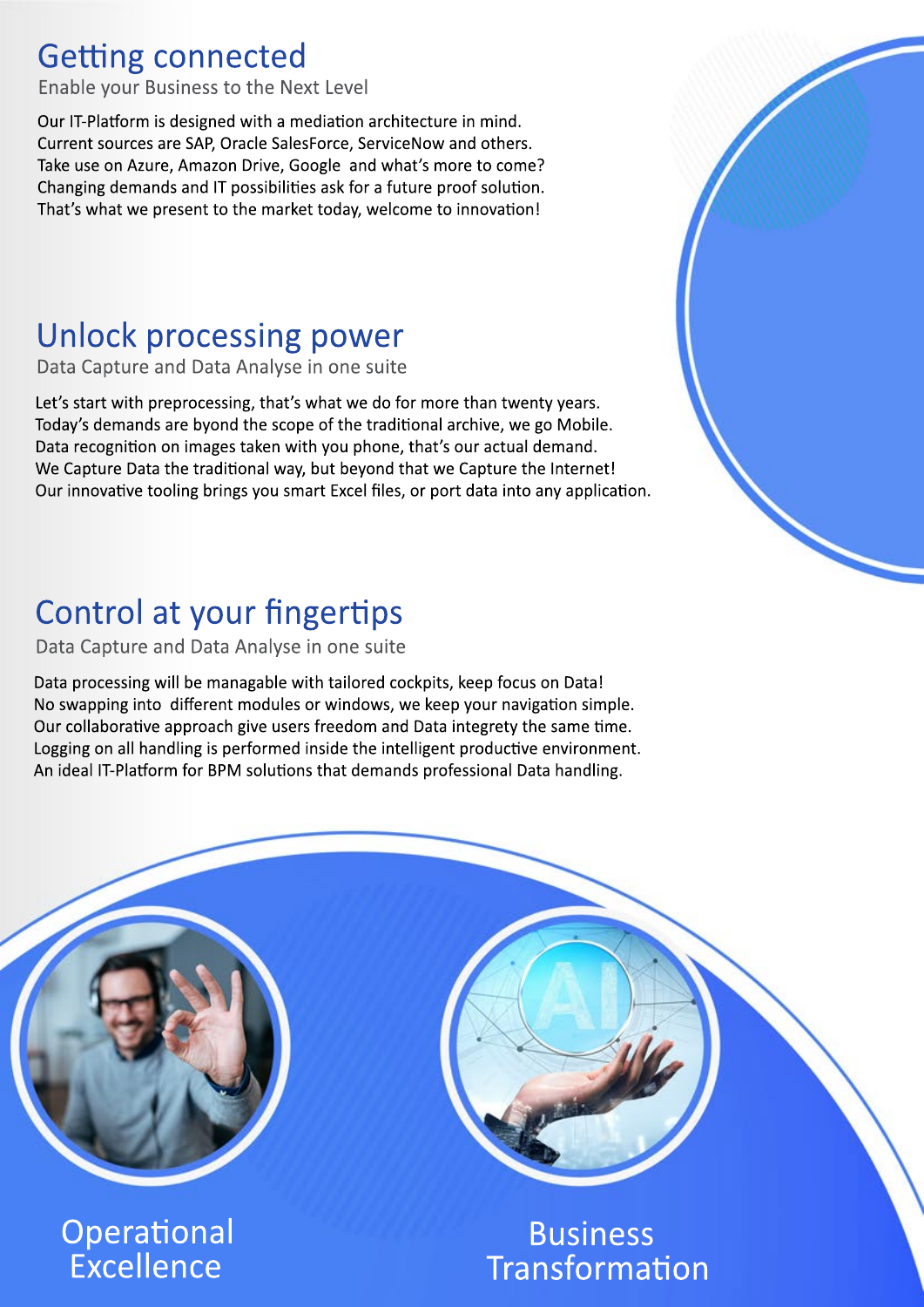# **Machine Learning**

**Intelligent Digital Transformation** 

Start using power tools that boost your business decision-making processes! The definition of Machine Learning today is not like machine learning in the past. When today ML models are exposed to new data, they are autonome able to adapt. Think about your possibilities when you start using techniques actually on the market. Proven technology in processes and being used with specific business objectives in mind.

# Affordable

#### Only pay for what you use

Many techniques can be implemented, also the good old OCR technology, run into the cloud or on premises. The latest developments on ICR are smart technologies giving impressive results on handwritten recognition. Before getting into good results, Image Pre-processing can be a factor of importance, we foresee this needs. After recognition Data handeling as Classification, Verification or Export Formatting modules come insight. We take care of these steps inside our platform, new and somewhat older techniques, just pay for usage.

### **Gamechanging Technology**

Design of our platform is build on 21 years Data Capture experience. Being ahead of our competitors, we designed a complete new system. Based on entity recognition, Machine Learning and artificial intelligence.

### **Territory of Connecting Intelligence**

Today's systems are Cloud based services and on premise applications. The architecture of our Technology Mediation is based on this landscape. Our Innovative technologies connect legacy systems to modern algorithms.

### **Future proof navigation beyond current IT horizon**

The age of actual machine learning and big data algorithms is just started. We see the definition of technology and features as a constant process. That's where we are, on the Technology cutting edge to bring you results!